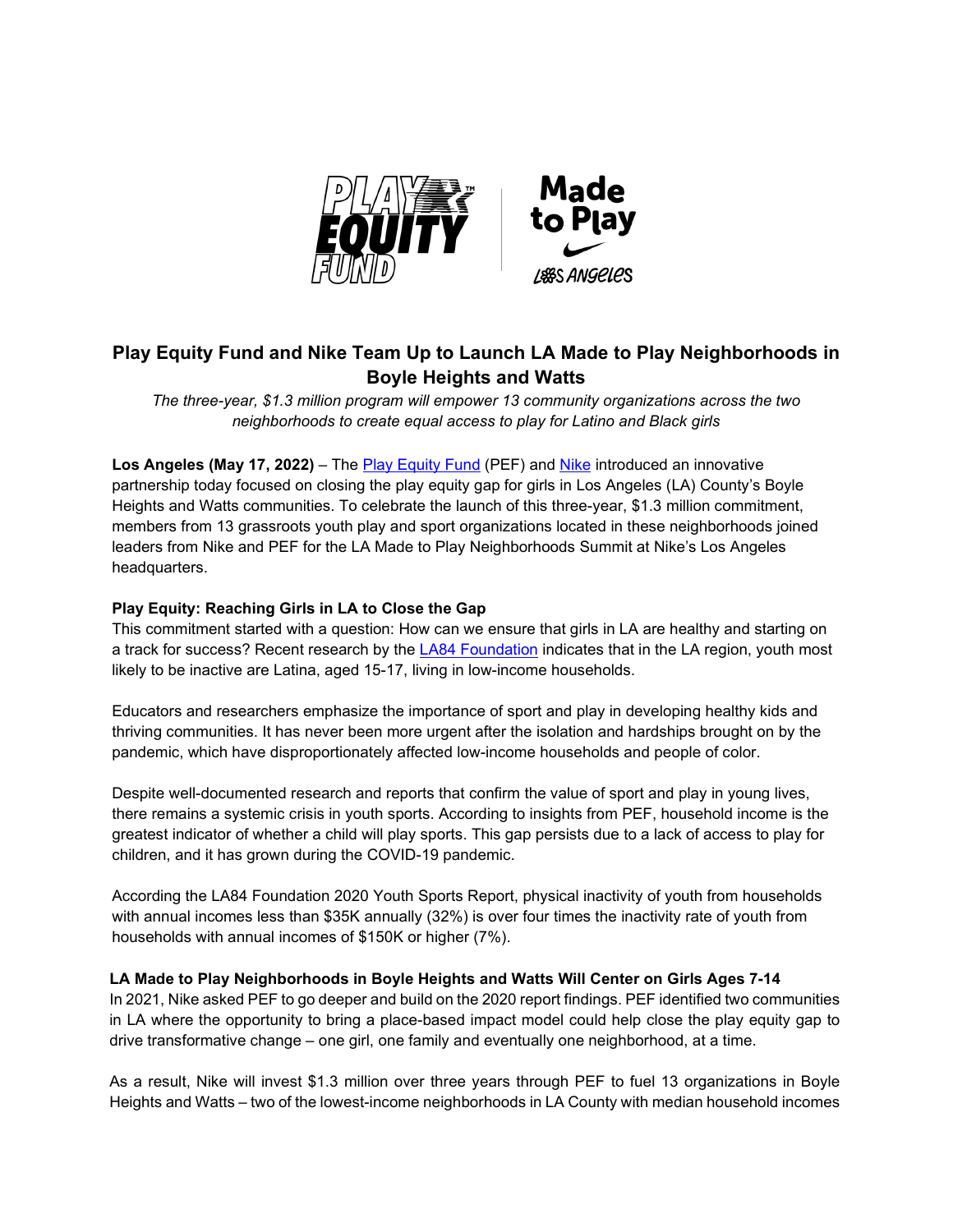of nearly \$40K and \$30K, respectively. The three-year project from spring 2022 to spring 2024 will build capacity in these 13 organizations and create a deep bench of support through parent engagement and coach strategies.

The 13 organizations are co-invested in this initiative to help grow their programs, nurture the health of the girls who participate – as well as inspire stronger communities. The focus will be on a place-based approach to create impact, and the LA Made to Play Neighborhoods of Boyle Heights and Watts will work closely with these 13 organizations to create lasting and transformative change:

## **Boyle Heights**:

- **[After-School All-Stars](https://afterschoolallstars.org/)** provides free, comprehensive after-school programs that keep children safe and help them succeed in school and life
- **[Boyle Heights Youth Football](https://www.leaguelineup.com/welcome.asp?url=bhwp) t**eaches children the fundamentals of football and cheer, teamwork, competition and leadership to give them a sense of pride in their community.
- **[Boys & Girls Club West San Gabriel Valley](https://www.wsgvbgc.org/)** provides a safe place to empower youth to support their community, sustain meaningful relationships and develop a positive self-image.
- **[Hollenbeck PAL](https://lapdhollenbeckpal.org/)** works with the LAPD to prepare and empower underserved and underprivileged youth to lead responsible, productive and fulfilling lives.
- **• [Proyecto Pastoral](https://www.proyectopastoral.org/impacto)** works to instill self-confidence and self-efficacy in youth so that they graduate from school and are motivated to give back to their community.
- **[Students Run LA](https://www.srla.org/)**  challenges underserved secondary students to experience the benefits of goal-setting, character development, adult mentoring and improved health by providing them with a truly life-changing experience: the training for and completion of the LA Marathon*.*
- **[YMCA Metro LA](https://www.ymcala.org/locations/weingart-east-los-angeles-ymca) –** ensures people of all backgrounds work together to strengthen communities and have the opportunity to reach their full potential.

### **Watts**:

- **[Everybody Dance LA!](https://www.everybodydance.org/)** offers high-quality dance education in low-income areas of LA for youth, ages 4-19, to instill high expectations and cultivate lifelong skills of collaboration, discipline and self-expression.
- **[Street Soccer USA](https://www.streetsoccerusa.org/los-angeles/)** fights poverty and empowers underserved communities through soccer.
- **[Watts Rams](https://thewattsrams.com/)** aims to positively change the minds of youth through its 'Kids and Cops Making a Difference' program by challenging, guiding and teaching student-athletes to be positive leaders, not only in Watts, but in life.
- **[Watts Skills Academy](https://wattsskillsacademy.net/)** leverages basketball to offer a mentorship program founded and led by LAPD officers, to build leaders and trust through basketball.
- **[Woodcraft Rangers](https://woodcraftrangers.org/)** builds strength and resiliency (body), character and equips youth with new skills (mind), deeper understanding of their place in the world (spirit), and greater commitment to their community (service).
- **[Peace Players Los Angeles](https://peaceplayers.org/los-angeles/)** focuses its peer-to-peer development program for youth leaders in Watts and South LA as part of a global network advocating for a more peaceful and equitable society.